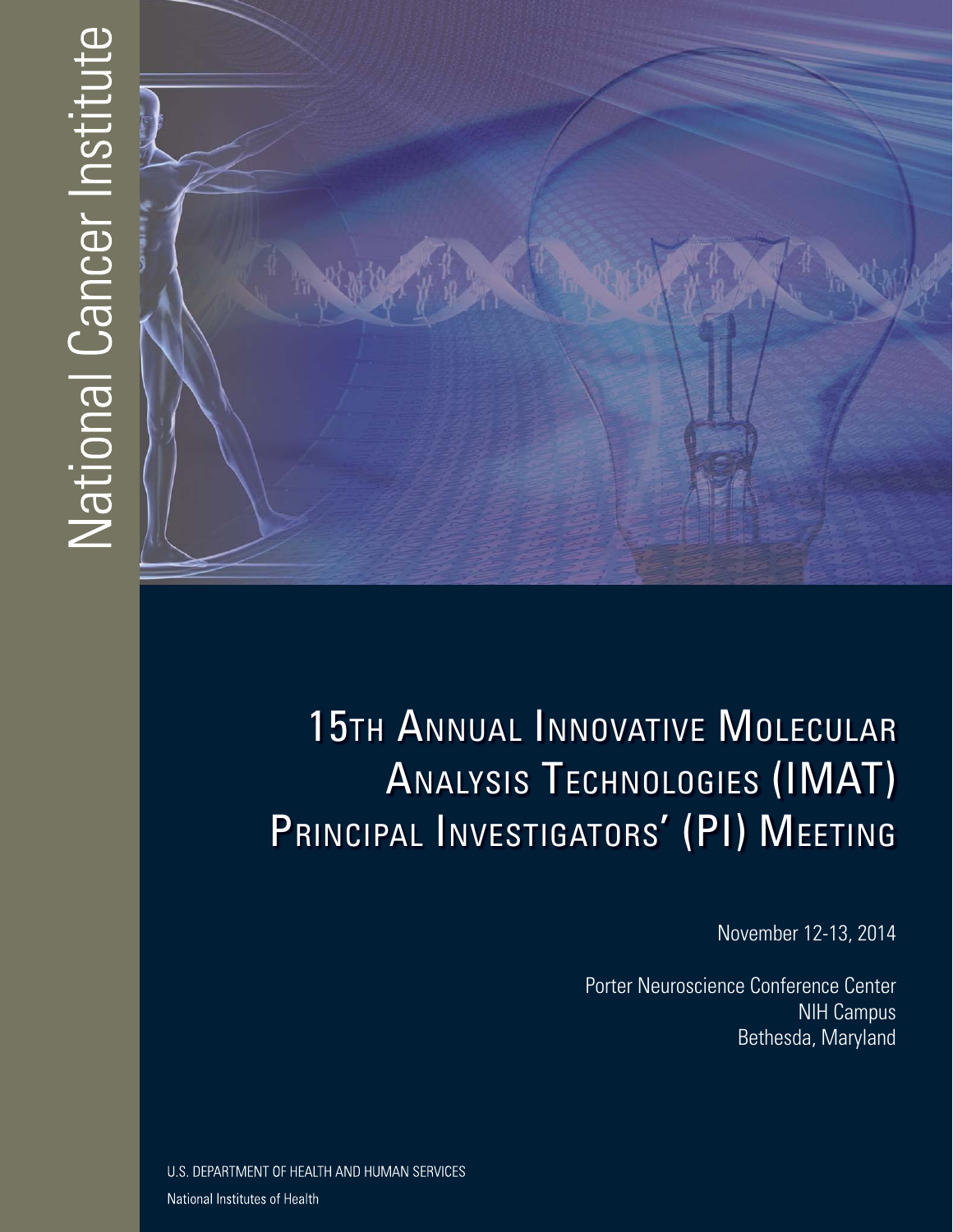Welcome to the 15<sup>th</sup> Annual Principal Investigators' (PI) Meeting for the NCI Innovative Molecular Analysis Technologies (IMAT) program. As many of you already know, this annual meeting is organized to address two important aims of the IMAT program: (1) to provide NCI program staff a chance to interact directly with PIs and receive an update on progress to date with supported research and (2) to provide an opportunity for interactions and exchange of ideas among meeting participants. The latter aim serves as a critical opportunity to spark new project collaborations for either further improvement of supported technology platforms or to launch the development of entirely new technologies. The interactions are also an important opportunity for receiving critical feedback and guidance from a broad community, as well as for fostering dissemination of the exciting technologies emerging from IMAT-supported researchers.

An important issue in general from the perspective of any investor is the need to *engage end-users early and often*, and so the meeting includes various mechanisms for facilitating that communication. Researchers from NCI's intramural laboratories of the Center for Cancer Research will be in attendance and likely asking questions throughout the meeting, including the poster sessions. You are very much encouraged to engage them to understand their interests and needs. Also note there are collaborative funding opportunities for projects involving intramural researchers. Many of the IMAT-supported technologies are multidisciplinary endeavors, and as such your fellow supported investigators also represent important end-user perspectives that might be explored. The relatively long breaks between sessions are meant to allow for such interaction and dialog. Finally, discussion groups are being organized to encourage exploration of emerging areas for which new technology development should be focused. Beyond the several topics introduced by NCI program scientists for discussion, participants are very much encouraged to form additional discussion groups and consider inviting other meeting participants to join.

There are more exciting active research projects in the IMAT portfolio than we could possibly allow sufficient speaking time for, so we will continue our practice of having short "Poster Highlight" talks for those investigators presenting particularly interesting posters relevant to each session. As these presentations are short, each of you are encouraged to seek additional details from the poster during one of the two poster sessions. In addition to the agenda and presentation abstracts, a list of resources and funding opportunities we thought might be of interest to participants are included toward the back of this program book.

forward to an exciting and productive meeting.<br>Sincerely, On behalf of the NCI program staff and everyone involved in the planning for this meeting, I thank you for your participation, your interest, and the important work you all do to assist in our collective mission against cancer. I look

 Center for Strategic Scientific Initiatives Office of the Director Tony Dickherber, Ph.D. Program Director National Cancer Institute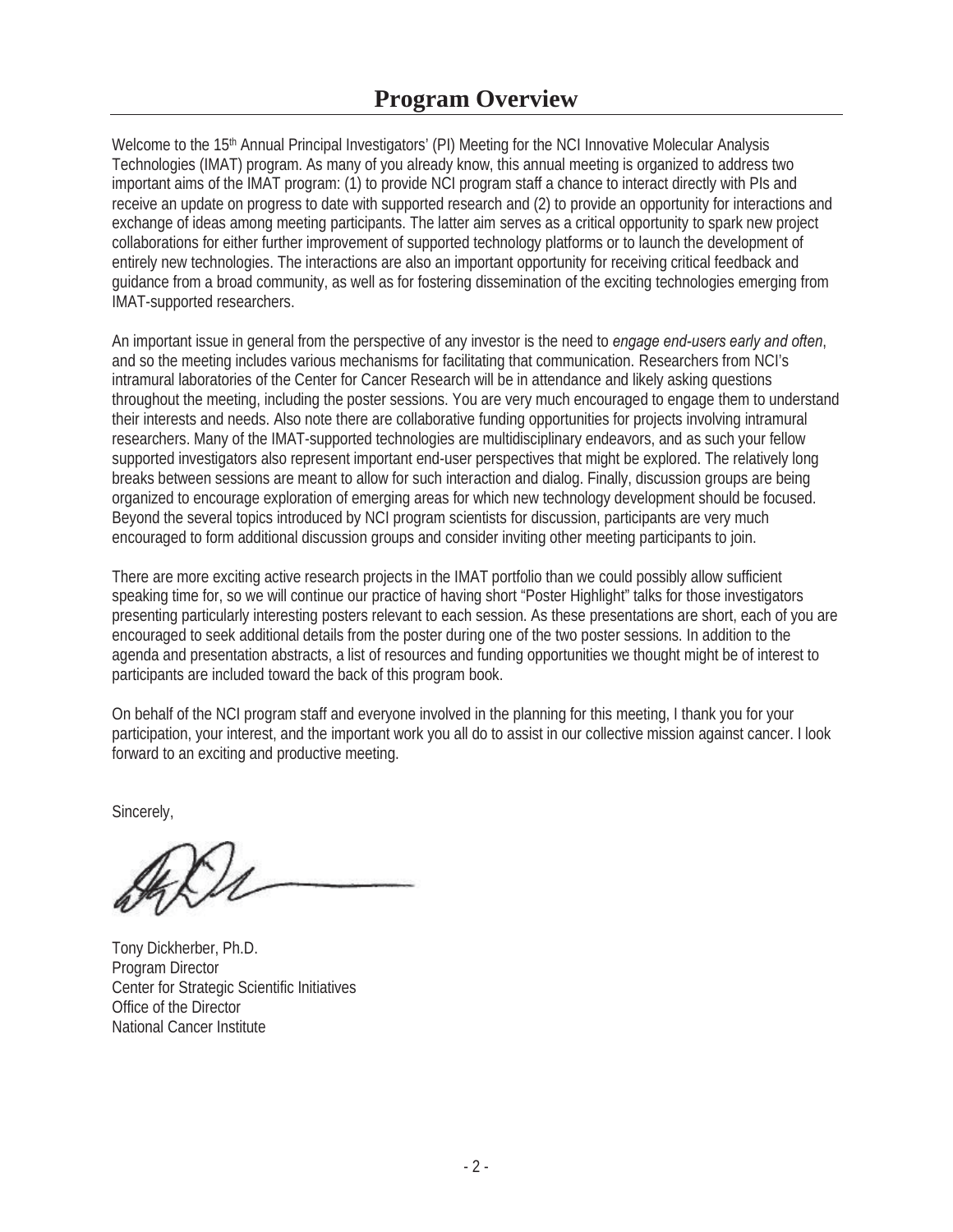# **Agenda**

### **Wednesday, November 12, 2014**

| 8:25 a.m. - 8:40 a.m.     | <b>Welcome and Overview</b><br>Tony Dickherber, Ph.D.<br>National Cancer Institute, NIH                                                                                                                                                            |  |
|---------------------------|----------------------------------------------------------------------------------------------------------------------------------------------------------------------------------------------------------------------------------------------------|--|
|                           | <b>Session 1: Cancer Modeling</b><br>Moderator: J. Randy Knowlton, Ph.D.<br>National Cancer Institute, NIH                                                                                                                                         |  |
| $8:40$ a.m. $-9:00$ a.m.  | Microfluidic 3D Assays for Metastatic Cancer<br>Roger Kamm, Ph.D.<br>Massachusetts Institute of Technology                                                                                                                                         |  |
| $9:00$ a.m. $-9:20$ a.m.  | A Cancer Rainbow Mouse for the Simultaneous Assessment of Multiple<br><b>Oncogenes</b><br>Joshua Snyder, Ph.D.<br>Duke University Medical Center                                                                                                   |  |
| $9:20$ a.m. $-9:50$ a.m.  | <b>Poster Highlights</b>                                                                                                                                                                                                                           |  |
|                           | Development of 3D Organ-Specific Models of Colorectal Cancer Metastasis<br>Andrew Zhuang Wang, M.D.<br>The University of North Carolina at Chapel Hill                                                                                             |  |
|                           | Microfluidic Approach for the Development of a Three-Dimensional Bone<br><b>Marrow Microenvironment Model to Test Personalized Multiple Myeloma</b><br><b>Treatments</b><br>Jenny Zilberberg, Ph.D.<br><b>Hackensack University Medical Center</b> |  |
|                           | <b>Next-Generation Mouse Gene-Targeting Technology to Model Tumorigenesis</b><br>Ronald Conlon, Ph.D.<br>Case Western Reserve University                                                                                                           |  |
| $9:50$ a.m. $-10:00$ a.m. | <b>Session Discussion</b>                                                                                                                                                                                                                          |  |
| 10:00 a.m. - 10:20 a.m.   | <b>BREAK</b>                                                                                                                                                                                                                                       |  |
|                           | <b>Session 2: Sample Prep Technologies</b><br>Moderator:<br>Stephen Hewitt, M.D., Ph.D.<br>National Cancer Institute, NIH                                                                                                                          |  |
| 10:30 a.m. - 10:50 a.m.   | Validation of Nanotrap Nanotechnology for One Step Capture and Preservation<br>of Labile Low Abundance Body Fluid Biomarkers<br>Lance Liotta, M.D., Ph.D.<br>George Mason University                                                               |  |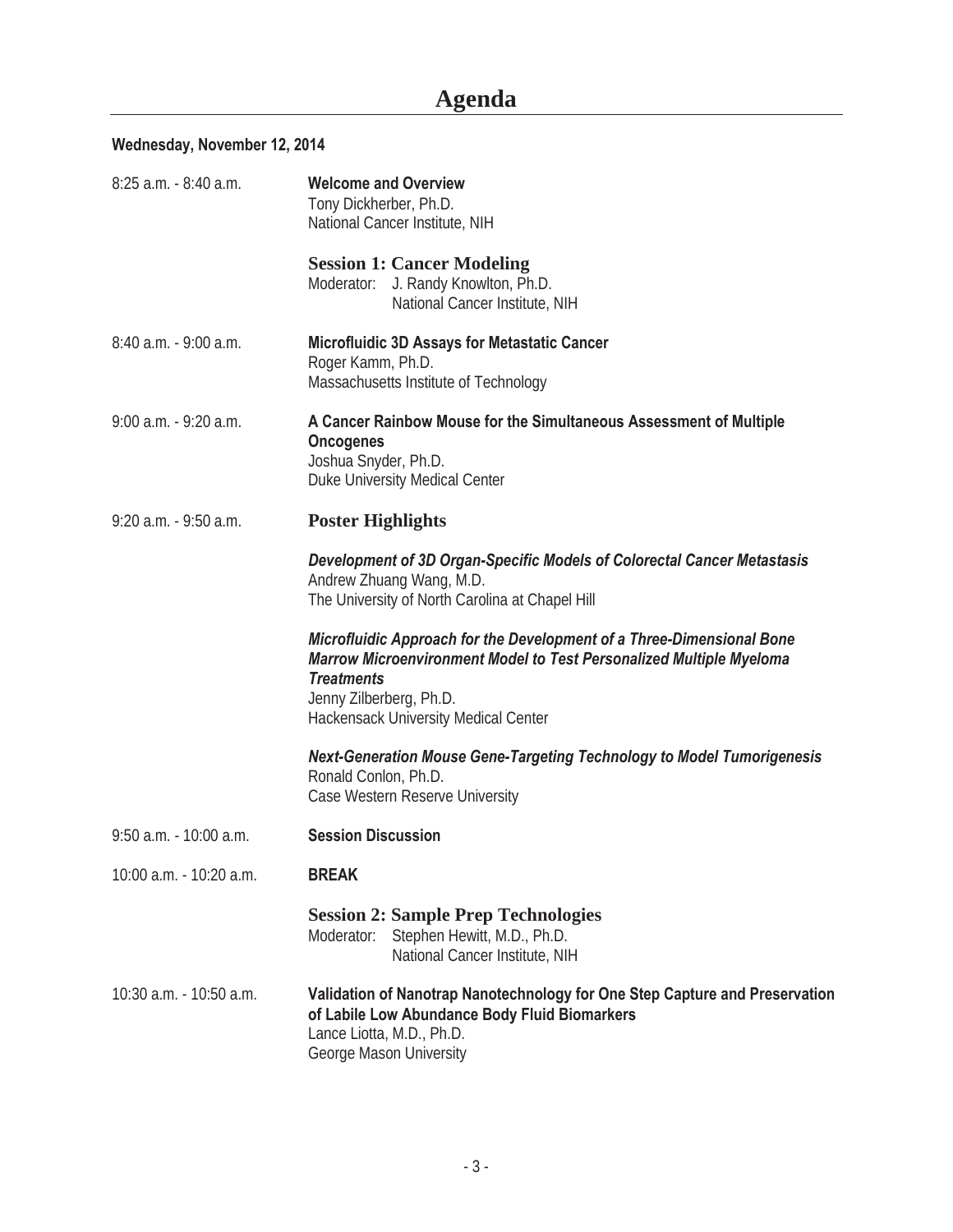| 10:50 a.m. - 11:10 a.m.    | <b>Integrated Microscale Transcriptional Profiling of Cell Communication</b><br><b>Networks</b><br>Scott Berry, Ph.D.<br>University of Wisconsin-Madison                                                             |
|----------------------------|----------------------------------------------------------------------------------------------------------------------------------------------------------------------------------------------------------------------|
| $11:10$ a.m. $-11:40$ a.m. | <b>Poster Highlights</b>                                                                                                                                                                                             |
|                            | <b>Enhancement of DNA Fragmentation for Biospecimen Processing</b><br>Samantha Pattenden, Ph.D.<br>The University of North Carolina at Chapel Hill                                                                   |
|                            | Validation of a Novel One Step Tissue Fixation Chemistry That Preserves<br><b>Phosphoproteins and Histomorphology</b><br>Virginia Espina, Ph.D.<br>George Mason University                                           |
|                            | <b>Advanced Development of Immuno-MRM Technology to Analyze Archived</b><br><b>Cancer Tissues</b><br>Jacob Kennedy, M.Sc.<br>Fred Hutchinson Cancer Research Center                                                  |
| 11:40 a.m. - 11:50 a.m.    | <b>Session Discussion</b>                                                                                                                                                                                            |
| 11:50 a.m. - 1:20 p.m.     | <b>Lunch and Discussion Groups</b>                                                                                                                                                                                   |
|                            | <b>Session 3: High Throughput Screening Technologies</b><br>Moderator:<br>Lynn Sorbara, Ph.D.<br>National Cancer Institute, NIH                                                                                      |
| 1:30 p.m. $-1:50$ p.m.     | PCR-Free Multiplexed Detection of Circulating miRNA in Blood<br>Stephen Meltzer, M.D.<br>Johns Hopkins University                                                                                                    |
| 1:50 p.m. $-2:10$ p.m.     | Improving PRISM-SRM MS Work Flow for High Sensitivity and High Throughput<br><b>Biomarker Verification</b><br>Keqi Tang, Ph.D.<br>Pacific Northwest National Laboratory                                              |
| 2:10 p.m. - 2:30 p.m.      | <b>Oligonucleotide Selective Sequencing: A Platform Sequencing Technology for</b><br>Delineating Clinically Relevant Genetic Aberrations from Cancer Driver Targets<br>Hanlee Ji, M.D.<br><b>Stanford University</b> |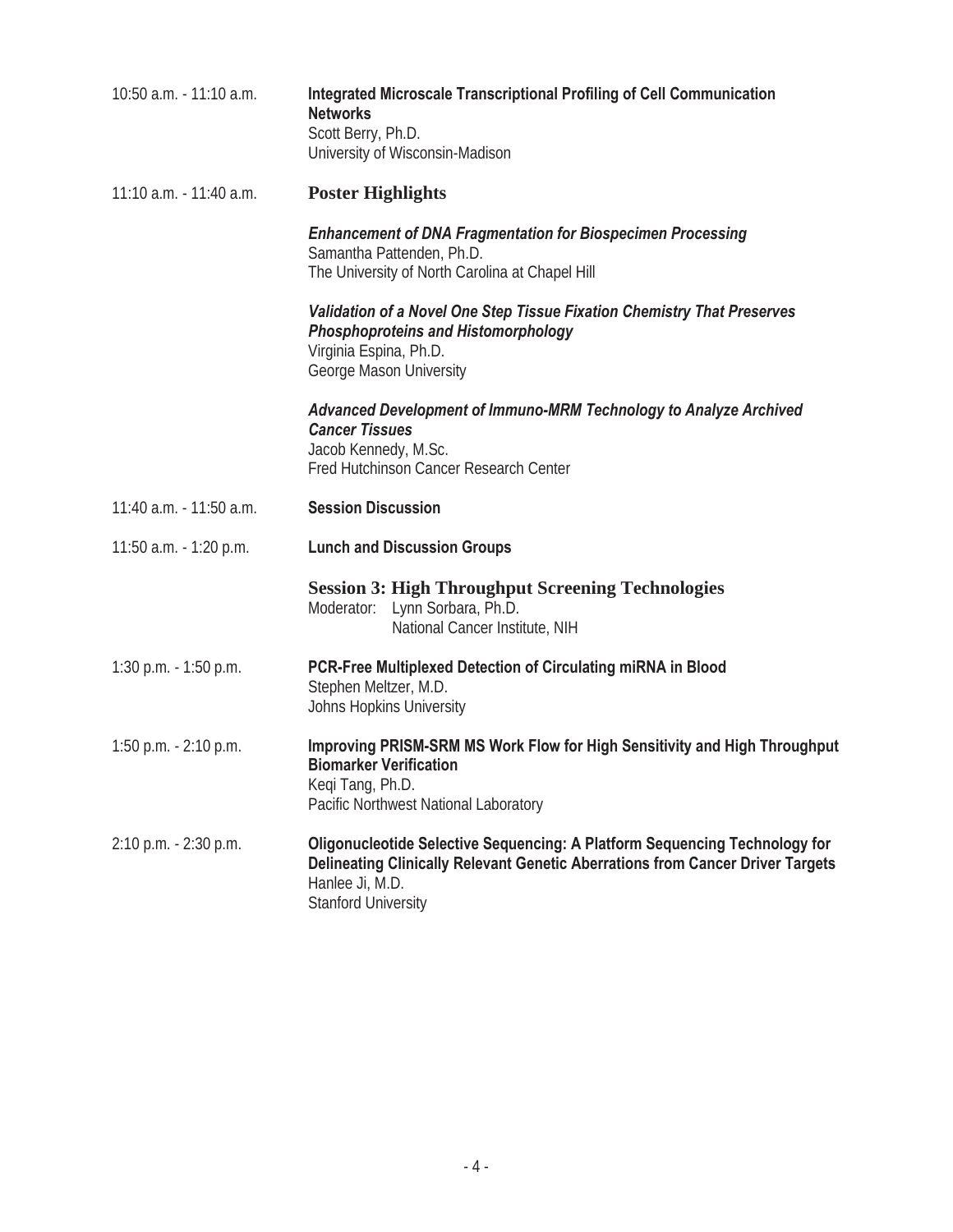| 2:30 p.m. - 2:50 p.m.    | <b>Poster Highlights</b>                                                                                                                                                                        |
|--------------------------|-------------------------------------------------------------------------------------------------------------------------------------------------------------------------------------------------|
|                          | <b>SNP-SNAP Binding Arrays Reveal SNPs That Modulate Transcription Factor</b><br><b>Interactions in Prostate Cancer</b><br>Mary Szatkowski Ozers, Ph.D.<br>Proteovista LLC                      |
|                          | New Reagents for Tracking Protein Oxidation in Cells by MS and Imaging<br><b>Methods</b><br>Cristina Furdui, Ph.D.<br><b>Wake Forest University</b>                                             |
| 2:50 p.m. - 3:00 p.m.    | <b>Session Discussion</b>                                                                                                                                                                       |
| $3:00$ p.m. $-4:30$ p.m. | <b>Poster Session I</b>                                                                                                                                                                         |
|                          | <b>Session 4: Clinical Technologies</b><br>Tawnya McKee, Ph.D.<br>Moderator:<br>National Cancer Institute, NIH                                                                                  |
| 4:40 p.m. - 5:00 p.m.    | In Vivo Metal-Free Cycloaddition Chemistry Driven Pretargeted Cancer<br>Radiotherapy<br>Thomas Quinn, Ph.D.<br>University of Missouri                                                           |
| 5:00 p.m. - 5:20 p.m.    | One Drop and One Step Assay (ODOSA) for Circulating Tumor Cell Detection in<br><b>Whole Blood</b><br>Youli Zu, M.D.<br>The Methodist Hospital Research Institute                                |
| $5:20$ p.m. $-5:40$ p.m. | Color Doppler Ultrasound, Single Dose Acute Toxicity and Biodistribution of<br>Perfluoropentane Loaded Iron Doped Silica Nanoshells<br>Sarah Blair, M.D.<br>University of California, San Diego |
| 5:40 p.m. - 6:10 p.m.    | <b>Poster Highlights</b>                                                                                                                                                                        |
|                          | Microfluidic System for AML Minimum Residual Disease Diagnostics<br>Steven Soper, Ph.D.<br>The University of North Carolina at Chapel Hill                                                      |
|                          | A Novel Theranostic Platform for Targeted Cancer Therapy and Treatment<br><b>Monitoring</b><br>Mingfeng Bai, Ph.D.<br>University of Pittsburgh                                                  |
|                          | Implantable Device for High-Throughput In Vivo Drug Sensitivity Testing<br>Michael Cima, Ph.D.<br>Massachusetts Institute of Technology                                                         |
| $6:10$ p.m. $-6:20$ p.m. | <b>Session Discussion</b>                                                                                                                                                                       |
| 6:20 p.m.                | Close of Day 1                                                                                                                                                                                  |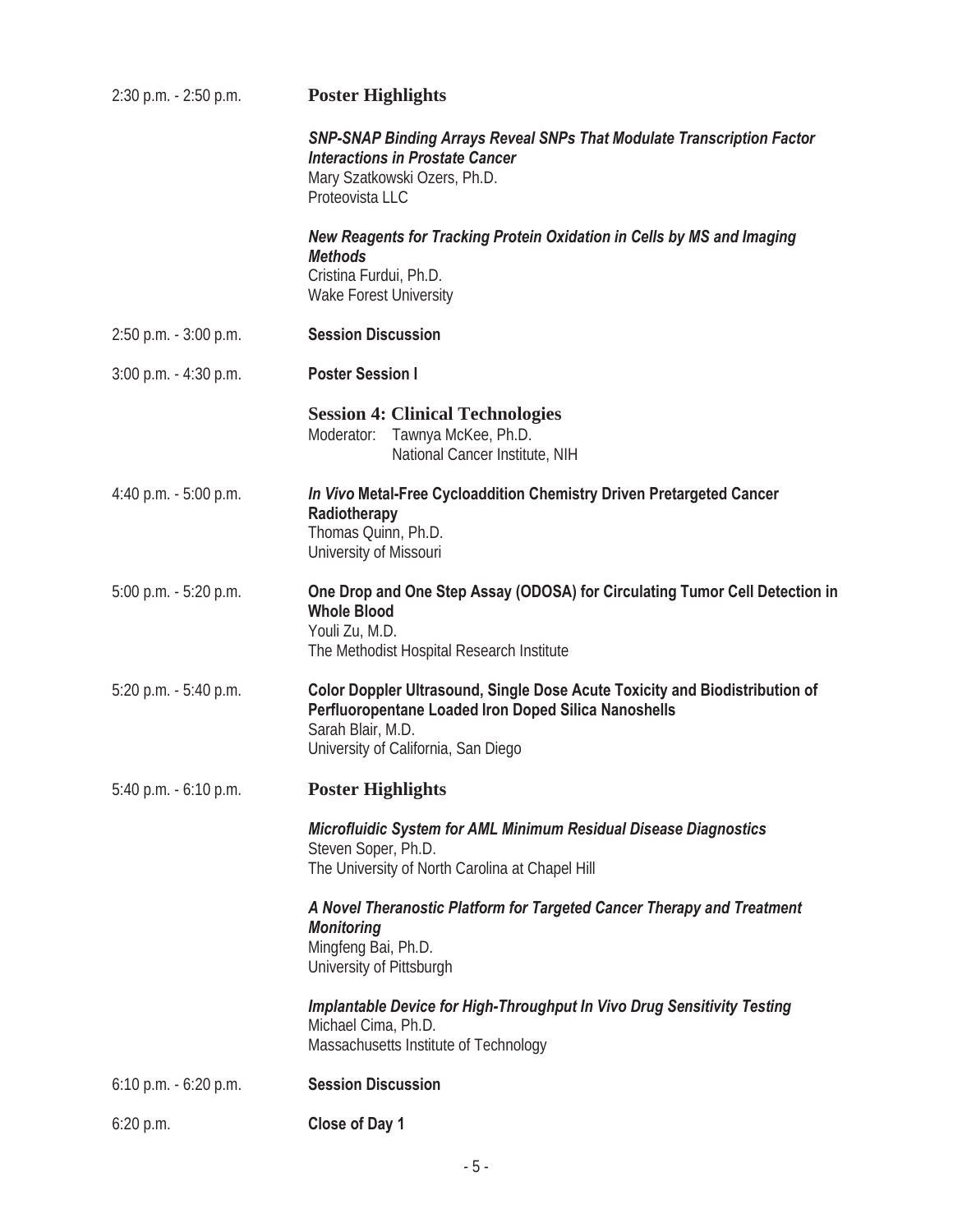### *Thursday, November 13, 2014*

|                          | <b>Session 5: Imaging Tools</b><br>Moderator:<br>Miguel Ossandon<br>National Cancer Institute, NIH                                                                 |  |
|--------------------------|--------------------------------------------------------------------------------------------------------------------------------------------------------------------|--|
| $8:50$ a.m. $-9:10$ a.m. | Direct Visualization of De Novo Lipogenesis in Single Living Cancer Cells<br>Ji-Xin Cheng, Ph.D.<br><b>Purdue University</b>                                       |  |
| 9:10 a.m. - 9:30 a.m.    | Microsystems for Targeting Lévy Walks in Metastatic Cancer Cells<br>Bartosz Grzybowski, Ph.D.<br>Northwestern University                                           |  |
| 9:30 a.m. - 10:00 a.m.   | <b>Poster Highlights</b>                                                                                                                                           |  |
|                          | Optimization of Multivalent Ligands by Super-Resolution Microscopy to Treat<br><b>Cancer</b><br>John C. Williams, Ph.D.<br>City of Hope                            |  |
|                          | Tijana Talisman, Ph.D.<br>City of Hope                                                                                                                             |  |
|                          | <b>Characterizing Gene Regulation With Single Molecule Sensitive Probes</b><br>Philip Santangelo, Ph.D.<br>Georgia Institute of Technology                         |  |
|                          | <b>Exosomal Recombinase as a Tool to Dissect Metastasis and the Cancer</b><br><b>Microenvironment</b><br>Richard Steinman, M.D., Ph.D.<br>University of Pittsburgh |  |
| 10:00 a.m. - 10:10 a.m.  | <b>Session Discussion</b>                                                                                                                                          |  |
| 10:10 a.m. - 10:30 a.m.  | <b>BREAK</b>                                                                                                                                                       |  |
|                          | <b>Session 6: Novel Biosensors</b><br>Moderator:<br>Rao Divi, Ph.D.<br>National Cancer Institute, NIH                                                              |  |
| 10:40 a.m. - 11:00 a.m.  | Biosensor Technology to Monitor Leukemia-Related Kinase Activity in Patient<br><b>Cells</b><br>Laurie Parker, Ph.D.<br>University of Minnesota                     |  |
| 11:00 a.m. - 11:20 a.m.  | <b>Charge Sensitive Optical Detection for High Throughput Study of Small</b><br><b>Molecules</b><br>Nongjian Tao, Ph.D.<br>Arizona State University                |  |
|                          |                                                                                                                                                                    |  |
|                          | - 6 -                                                                                                                                                              |  |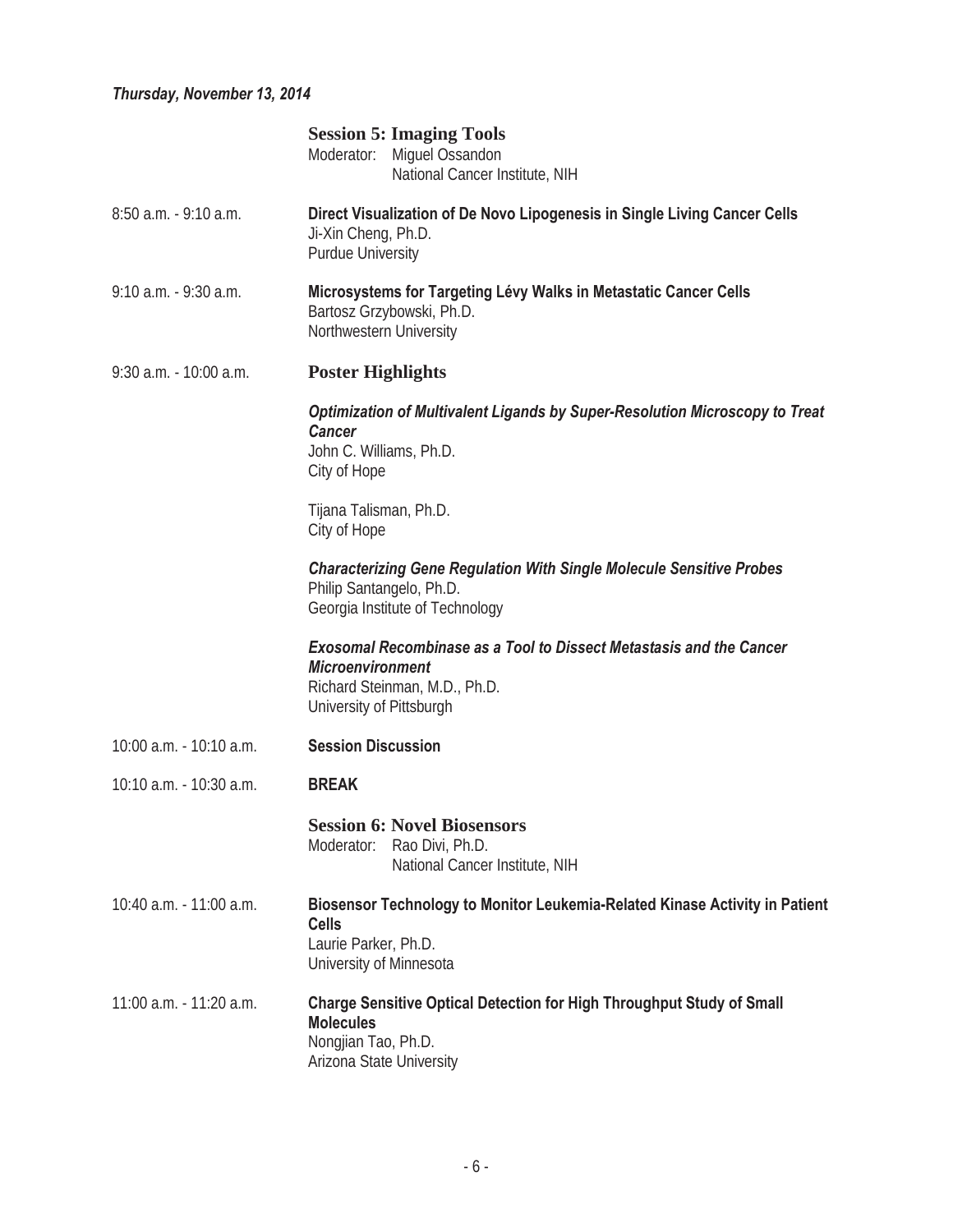| <b>Poster Highlights</b>                                                                                                                                                                              |
|-------------------------------------------------------------------------------------------------------------------------------------------------------------------------------------------------------|
| Photoreactive Histone Deacetylase Probes for Chromatin Immunoprecipitation<br>in Cancer<br>Pavel Petukhov, Ph.D.<br>University of Illinois at Chicago                                                 |
| <b>Meso-Plex miRNA and Protein Profiling for Cancer Diagnostics Using Chip-</b><br><b>Integrated Silicon Photonics</b><br>Ryan Bailey, Ph.D.<br>University of Illinois at Urbana-Champaign            |
| Sensor-seq: A Genome-Wide Biological Measure of microRNA Activity<br>Brian David Brown Ph.D.<br>Icahn School of Medicine at Mount Sinai                                                               |
| <b>Session Discussion</b>                                                                                                                                                                             |
| <b>Lunch and Poster Session II</b>                                                                                                                                                                    |
| <b>Session 7: Drug Screening Tools</b><br>Tony Dickherber, Ph.D.<br>Moderator:<br>National Cancer Institute, NIH                                                                                      |
| Discovery of Peptidomimetic Death Ligands Against Ovarian Cancer Through<br><b>OB2C Combinatorial Library Approach</b><br>Kit Lam, M.D., Ph.D.<br>University of California, Davis, School of Medicine |
| Digital One-Disc-One-Compound Array for High-Throughput Discovery of<br><b>Cancer Targeting Agents</b><br>Tingrui Pan, Ph.D.<br>University of California, Davis                                       |
| A Novel High Throughput Tumor Spheroid Microtechnology<br>Hossein Tavana, Ph.D.<br>The University of Akron                                                                                            |
| <b>Session Discussion</b>                                                                                                                                                                             |
| <b>Thanks and Meeting Close</b><br>Tony Dickherber, Ph.D.<br>National Cancer Institute, NIH                                                                                                           |
| Adjournment                                                                                                                                                                                           |
|                                                                                                                                                                                                       |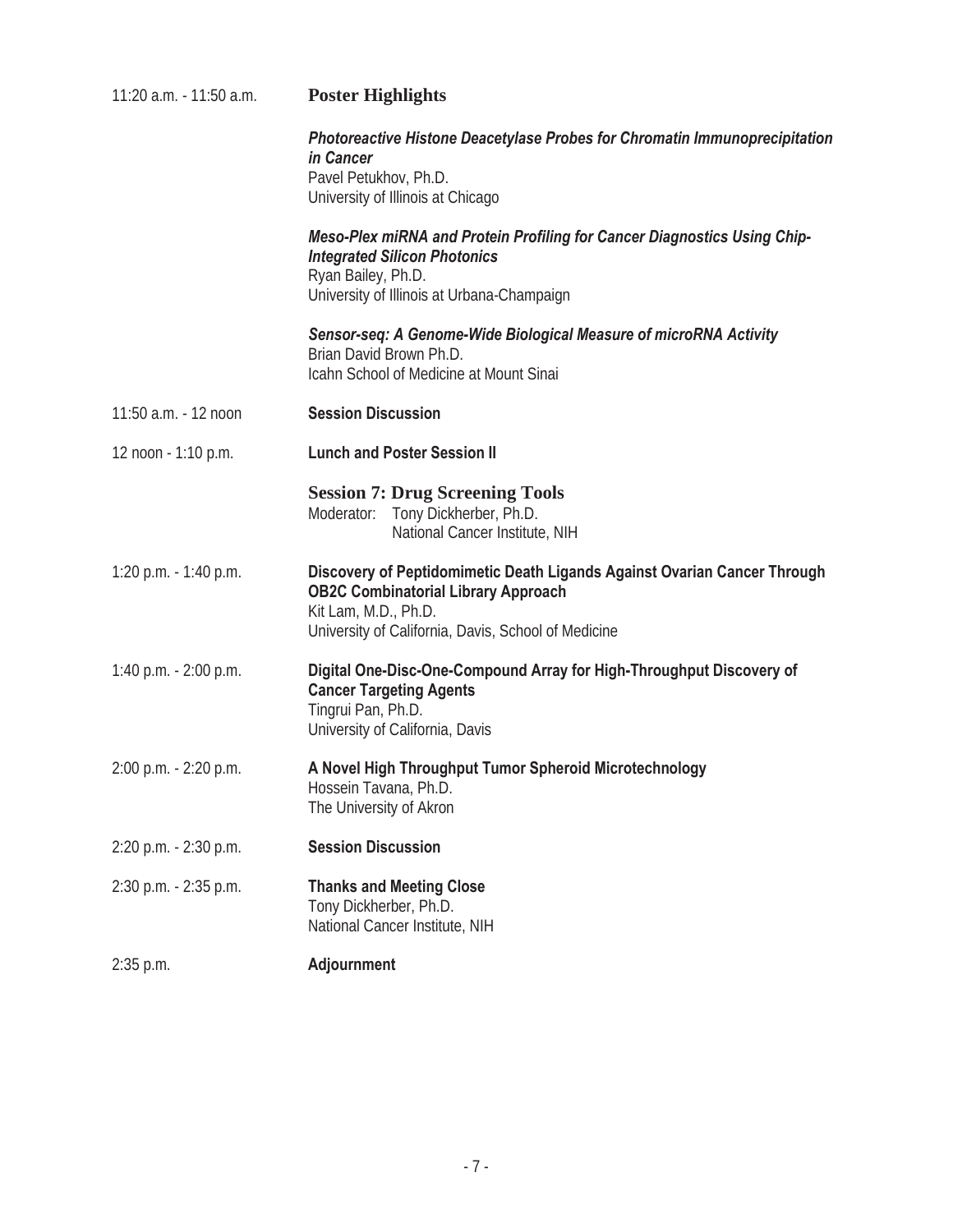# **Speaker Abstracts**

| <b>Speaker</b>        | <b>Abstract Title</b>                                                                                                                                                  | Page<br><b>Number</b> |
|-----------------------|------------------------------------------------------------------------------------------------------------------------------------------------------------------------|-----------------------|
| Roger D. Kamm         | Microfluidic 3D Assays for Metastatic Cancer                                                                                                                           | 9                     |
| Joshua C. Snyder      | A Cancer Rainbow Mouse for Simultaneous Assessment of Multiple<br>Oncogenes                                                                                            | 10                    |
| Lance A. Liotta       | Validation of Nanotrap Nanotechnology for One Step Capture and<br>Preservation of Labile Low Abundance Body Fluid Biomarkers                                           | 11                    |
| Scott Berry           | Integrated Microscale Transcriptional Profiling of Cell Communication<br><b>Networks</b>                                                                               | 12                    |
| Stephen Meltzer       | PCR-Free Multiplexed Detection of Circulating miRNA in Blood                                                                                                           | 14                    |
| Keqi Tang             | Improving PRISM-SRM MS Work Flow for High Sensitivity and High<br>Throughput Biomarker Verification                                                                    | 15                    |
| Hanlee Ji             | Oligonucleotide Selective Sequencing: A Platform Sequencing Technology<br>for Delineating Clinically Relevant Genetic Aberrations from Cancer Driver<br><b>Targets</b> | 16                    |
| <b>Thomas Quinn</b>   | In Vivo Metal-Free Cycloaddition Chemistry Driven Pretargeted Cancer<br>Radiotherapy                                                                                   | 17                    |
| Youli Zu              | One Drop and One Step Assay (ODOSA) for Circulating Tumor Cell<br>Detection in Whole Blood                                                                             | 18                    |
| Sarah L. Blair        | Color Doppler Ultrasound, Single Dose Acute Toxicity and Biodistribution of<br>Perfluoropentane Loaded Iron Doped Silica Nanoshells                                    | 20                    |
| Ji-Xin Cheng          | Direct Visualization of De Novo Lipogenesis in Single Living Cancer Cells                                                                                              | 21                    |
| Bartosz A. Grzybowski | Microsystems for Targeting Lévy Walks in Metastatic Cancer Cells                                                                                                       | 22                    |
| Laurie L. Parker      | Biosensor Technology to Monitor Leukemia-Related Kinase Activity in<br><b>Patient Cells</b>                                                                            | 23                    |
| Nongjian Tao          | Charge Sensitive Optical Detection for High Throughput Study of Small<br>Molecules                                                                                     | 25                    |
| Kit S. Lam            | Discovery of Peptidomimetic Death Ligands Against Ovarian Cancer<br>Through OB2C Combinatorial Library Approach                                                        | 27                    |
| Tingrui Pan           | Digital One-Disc-One-Compound Array for High-Throughput Discovery of<br><b>Cancer-Targeting Agents</b>                                                                 | 28                    |
| Hossein Tavana        | A Novel High Throughput Tumor Spheroid Microtechnology                                                                                                                 | 29                    |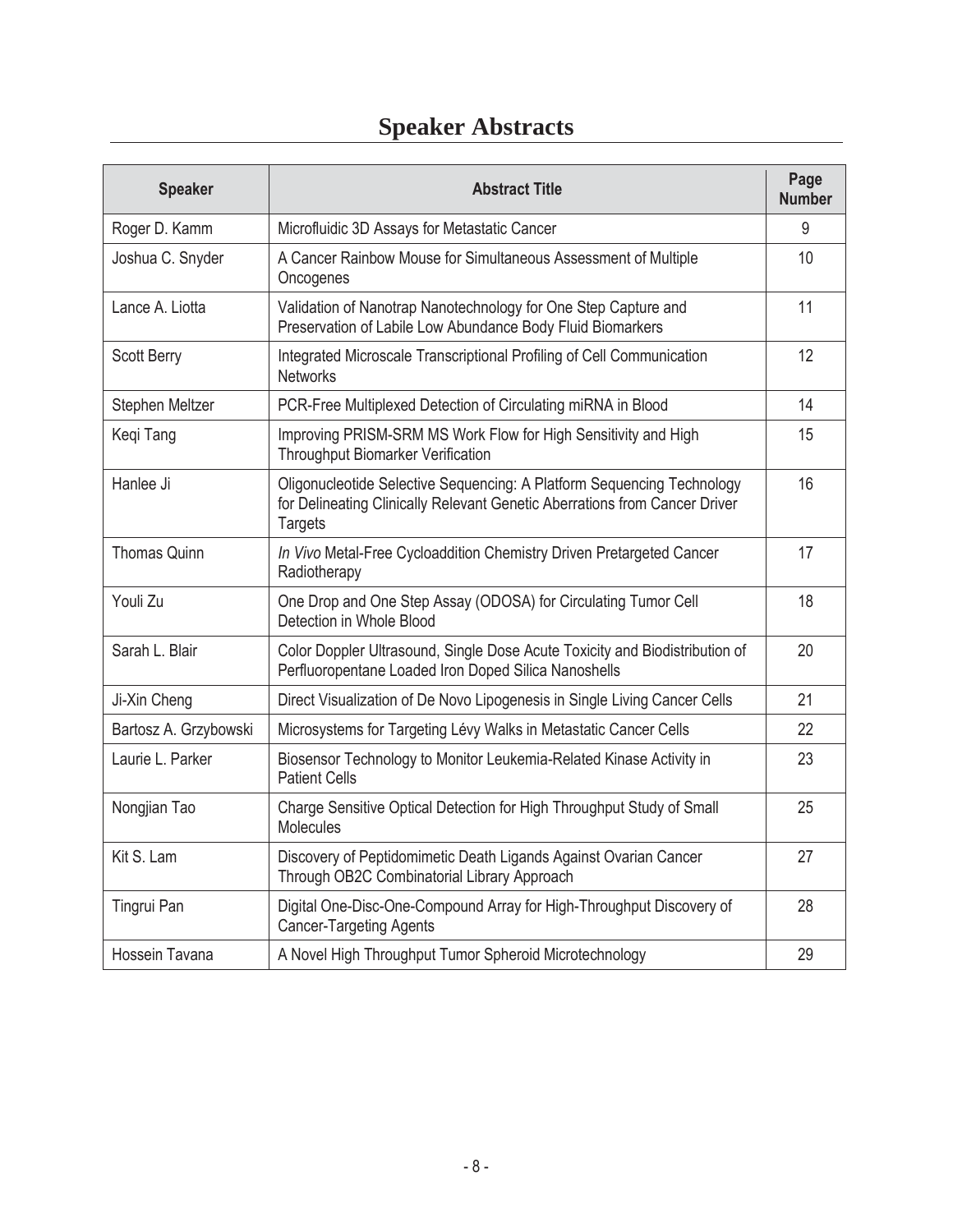## **Poster Abstracts**

\**denotes poster highlighted during meeting session* 

*Posters arranged by abstract title* 

| <b>Poster</b><br><b>Number</b> | <b>Poster Author(s)</b>                                                                                                                                               | <b>Abstract Title</b>                                                                                                                | Page<br><b>Number</b> |
|--------------------------------|-----------------------------------------------------------------------------------------------------------------------------------------------------------------------|--------------------------------------------------------------------------------------------------------------------------------------|-----------------------|
| $1*$                           | Steven A. Soper<br>Joshua M. Jackson<br>Soumya V. Nair<br>Mateusz L. Hupert<br>Małgorzata A. Witek<br>Sally A. Hunsucker<br>Paul M. Armistead                         | Acute Myeloid Leukemia: MRD Analysis Using Modular µ-<br>Fluidics and µ-Flow Cytometry                                               | 34                    |
| $2^*$                          | Jacob Kennedy<br>Amanda Paulovich                                                                                                                                     | Advanced Development of Immuno-MRM Technology to<br><b>Analyze Archived Cancer Tissues</b>                                           | 35                    |
| 3                              | Marc Porter                                                                                                                                                           | Advanced Development of a Multiplexed SERS-Based<br><b>Biomarker Detection Platform</b>                                              | 37                    |
| 4                              | James Lai                                                                                                                                                             | Biospecimen Preparation Technologies to Enable High<br>Throughput and Highly Targeted Proteomics                                     | 39                    |
| 5                              | Guixin Shi<br>Michael Benchimol<br>Rajesh Mukthavaram<br>Santosh Kesari<br><b>Dmitiri Simberg</b><br>Yu-Tsueng Liu                                                    | Buoyant Immuno-microbubbles for Rare Cell Isolation                                                                                  | 41                    |
| $6*$                           | Philip Santangelo                                                                                                                                                     | Characterizing Gene Regulation With Single Molecule<br><b>Sensitive Probes</b>                                                       | 42                    |
| $\overline{7}$                 | Peter Kuhn                                                                                                                                                            | Clinical Validation of the HD-CTC Fluid Biopsy in Early<br>Detection of Lung Cancer                                                  | 44                    |
| 8                              | Robert Michael Van Dam                                                                                                                                                | <b>Compact Microfluidic PET Tracer Concentrator for Preclinical</b><br>Imaging and In Vitro Studies                                  | 46                    |
| 9                              | Xuefeng Liu<br>Ewa Krawczyk<br>Nancy Palechor-Ceron,<br><b>Bhaskar Kallakury</b><br>Frank Suprynowicz<br>Anna T. Riegel<br>Anton Wellstein<br><b>Richard Schlegel</b> | Conditionally Reprogrammed Cells as a Novel Tool for<br>Biobanking                                                                   | 48                    |
| 10                             | Shih-Chia (Sonny) Hsiao                                                                                                                                               | The Development of a Microscopy-Based Cell-Array Toxicity<br>Assay for Quantifying CDC and ADCC Results at Single Cell<br>Resolution | 49                    |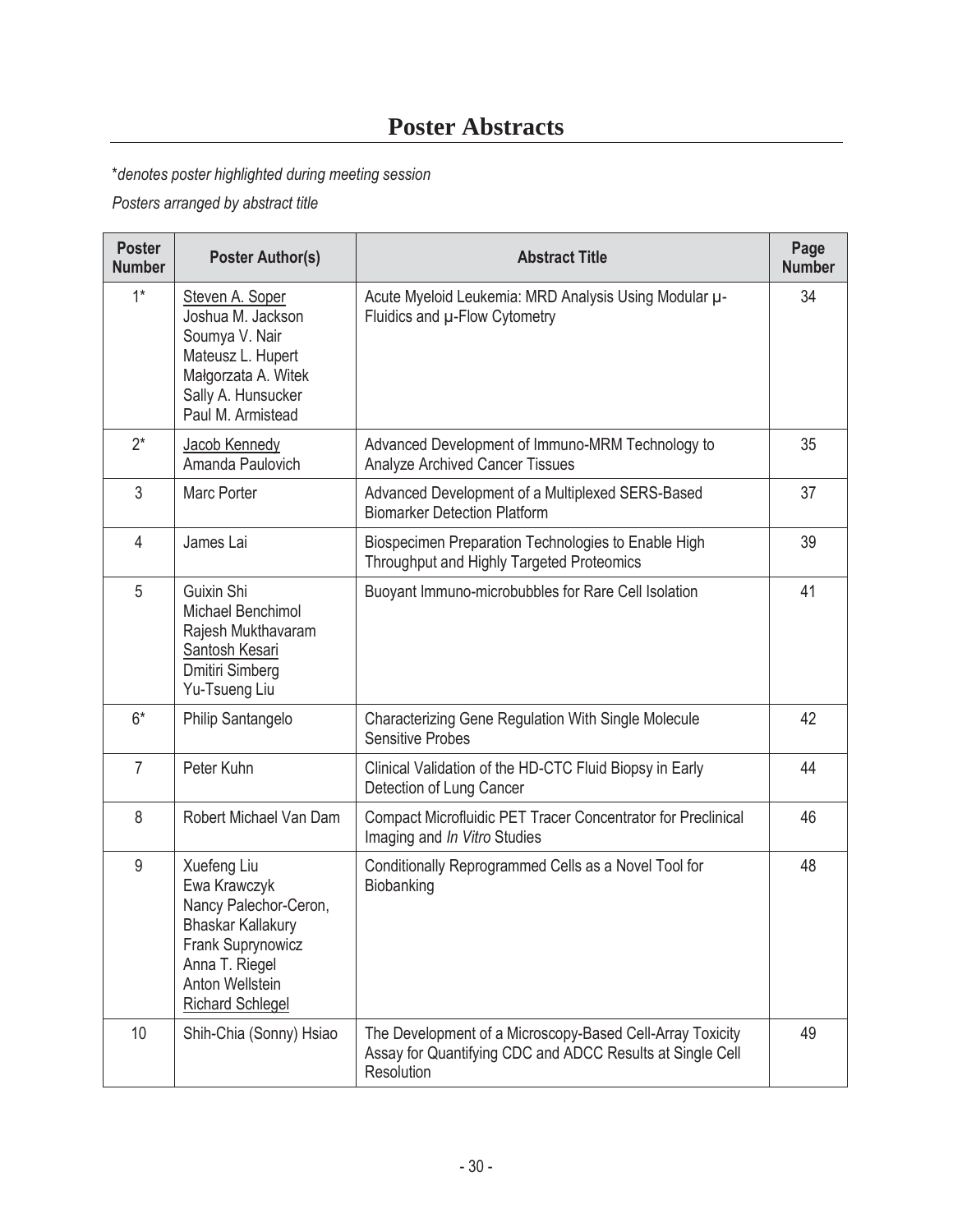| <b>Poster</b><br><b>Number</b> | <b>Poster Author(s)</b>                                                                                        | <b>Abstract Title</b>                                                                               | Page<br><b>Number</b> |
|--------------------------------|----------------------------------------------------------------------------------------------------------------|-----------------------------------------------------------------------------------------------------|-----------------------|
| 11                             | Alptekin Aksan                                                                                                 | Development of Room-Temperature Storage Technique for<br>Plasma/Serum Biospecimens                  | 50                    |
| $12*$                          | Andrew Zhuang Wang                                                                                             | Development of 3D Organ-Specific Models of Colorectal<br><b>Cancer Metastasis</b>                   | 51                    |
| 13                             | Junjie Li<br>Ji-Xin Cheng                                                                                      | Direct Visualization of De Novo Lipogenesis in Single Living<br><b>Cancer Cells</b>                 | 52                    |
| 14                             | Stefanie S. Jeffrey                                                                                            | A Droplet-Based System for Capture, Manipulation, and<br><b>Biochemical Profiling of Rare Cells</b> | 53                    |
| $15*$                          | William P. Janzen<br>Samantha G. Pattenden<br>Sunny Kasoji<br>James Tsuruta<br>Chatura Jayakody<br>Paul Dayton | Enhancement of DNA Fragmentation for Biospecimen<br>Processing                                      | 55                    |
| 16                             | James Varani                                                                                                   | Establishment of Enteroid Cultures From Human Colonic<br>Adenomas and Adenocarcinomas               | 56                    |
| $17*$                          | Richard Steinman                                                                                               | Exosomal Recombinase as a Tool to Dissect Metastasis and<br>the Cancer Microenvironment             | 57                    |
| 18                             | Chun Shao<br>Lilla Turiák<br>Le Meng<br>Qi Wang<br>Nancy Leymarie<br>Cheng Lin<br>Joseph Zaia                  | Glycomics and Proteomics From Tissue Microarrays:<br>A Feasibility Study                            | 58                    |
| 19                             | Matthew J. Rodesch<br>Christohper L. Warren<br>Mary S. Ozers                                                   | High Density Peptide Arrays for Cancer-Related Post-<br><b>Translational Modifications</b>          | 59                    |
| 20                             | Rong Fan<br><b>Patrick Doyle</b>                                                                               | High-Throughput, Multiplexed Detection of miRNA Biomarkers<br>in Single Cancer Cells                | 60                    |
| $21*$                          | Michael J. Cima                                                                                                | Implantable Device for High-Throughput In Vivo Drug<br><b>Sensitivity Testing</b>                   | 62                    |
| 22                             | <b>Brian Woo</b><br>Paolo Abada<br><b>Gerald Manorek</b><br><b>Steven Howell</b><br>Olivier Harismendy         | In Vivo Detection and Genome-Wide Location Analysis of DNA-<br>Adducts                              | 63                    |
| 23                             | Marc S. Robillard<br>Thomas P. Quinn                                                                           | In Vivo Metal-Free Cycloaddition Chemistry Driven Pretargeted<br><b>Cancer Radiotherapy</b>         | 65                    |
| 24                             | Dino Di Carlo                                                                                                  | Isolating Circulating Tumor Cells Using a Centrifuge on a Chip                                      | 66                    |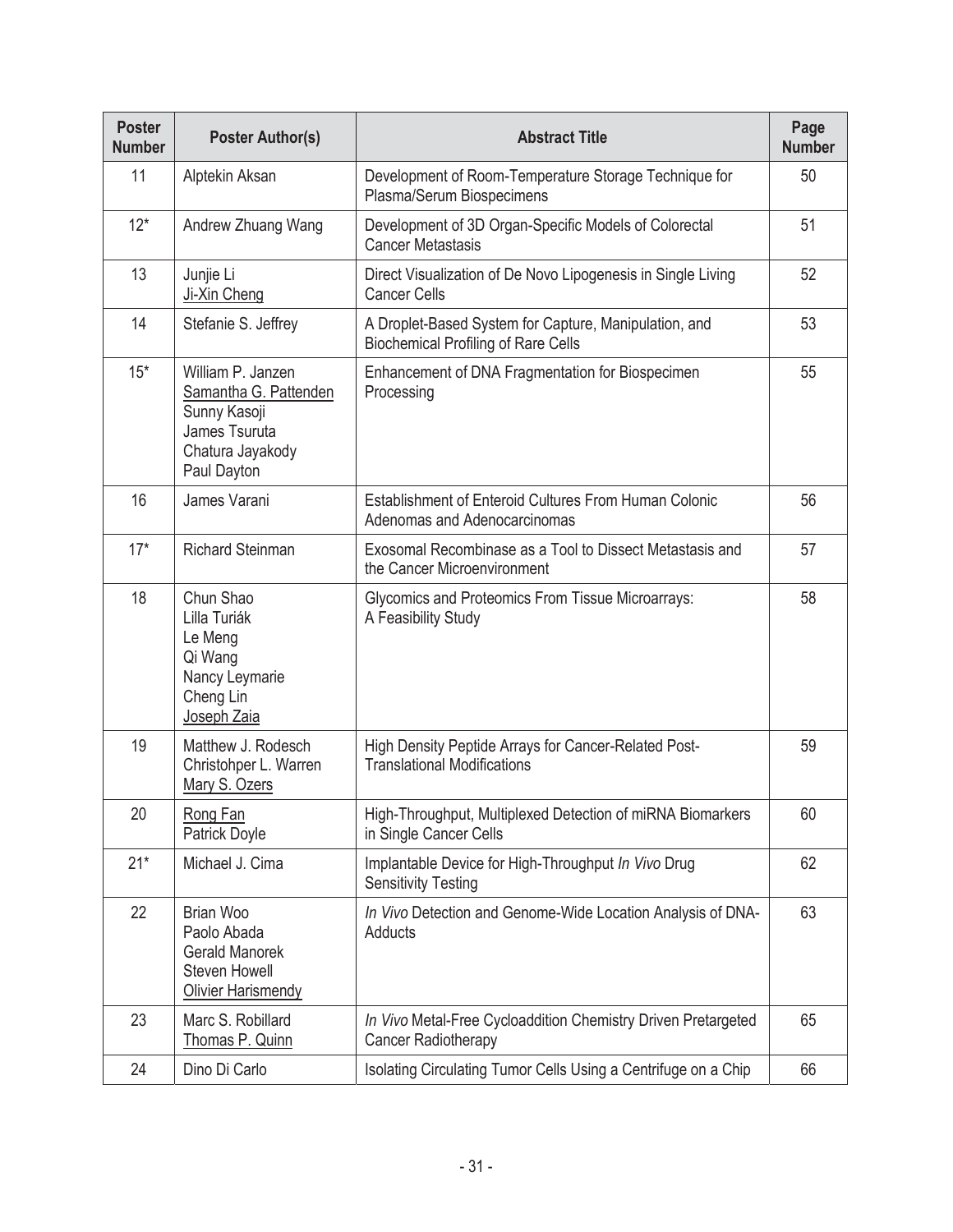| <b>Poster</b><br><b>Number</b> | <b>Poster Author(s)</b>                                                                                                                       | <b>Abstract Title</b>                                                                                   | Page<br><b>Number</b> |
|--------------------------------|-----------------------------------------------------------------------------------------------------------------------------------------------|---------------------------------------------------------------------------------------------------------|-----------------------|
| 25                             | Rafael V. Davalos<br>S. Cramer                                                                                                                | Isolation of Tumor Initiating Cells (TICs) using Contactless<br>Dielectrophoresis                       | 68                    |
| 26                             | James N. Wilson<br>Ralf Ladgraft<br>Jyothi Dhuguru<br>Wenjun Liu<br><b>Renaud Sicard</b>                                                      | Kinase Binding Fluorescent Probes for Assaying Cellular<br><b>Receptor Populations</b>                  | 69                    |
| 27                             | Shao-En Ong                                                                                                                                   | Kinase Profiling With Quantitative Chemoproteomics                                                      | 70                    |
| 28                             | Laurie L. Parker<br>J. Irudayaraj                                                                                                             | Label-Free, Real-Time Detection of Kinase Activity In vitro and<br>in Single Cells                      | 71                    |
| 29                             | <b>Matthew Levy</b>                                                                                                                           | Lectimers: Glycan-Anchored Scaffold Libraries for Targeting<br>Carbohydrate-Binding Proteins            | 73                    |
| $30*$                          | Ryan C. Bailey<br>Mark D. Johnson                                                                                                             | Meso-Plex miRNA and Protein Profiling for Cancer Diagnostics<br>Using Chip-Integrated Silicon Photonics | 74                    |
| $31*$                          | Steven A. Soper<br>Joshua M. Jackson<br>Soumya V. Nair<br>Mateusz L. Hupert<br>Malgorzata A. Witek<br>Sally A. Hunsucker<br>Paul M. Armistead | Microfluidic System for AML Minimum Residual Disease<br>Diagnostics                                     | 76                    |
| 32                             | Jenny Le<br>Yi Luo<br><b>Christopher Lucas</b><br>Michael G. Poirier<br>Carlos E. Castro                                                      | Nanoscale Tools for Functional Studies of Cancer Relevant<br><b>Chromatin Modifications</b>             | 77                    |
| $33*$                          | Cristina Furdui<br>Leslie B. Poole<br>S. Bruce King                                                                                           | New Reagents for Tracking Protein Oxidation in Cells by MS<br>and Imaging Methods                       | 78                    |
| $34*$                          | Ronald Conlon<br>Xiujing Feng<br>Weihong Jiang<br>Zhenghe Wang                                                                                | Next-Generation Mouse Gene-Targeting Technology to Model<br>Tumorigenesis                               | 80                    |
| $35*$                          | Mingfeng Bai                                                                                                                                  | A Novel Theranostic Platform for Targeted Cancer Therapy and<br><b>Treatment Monitoring</b>             | 81                    |